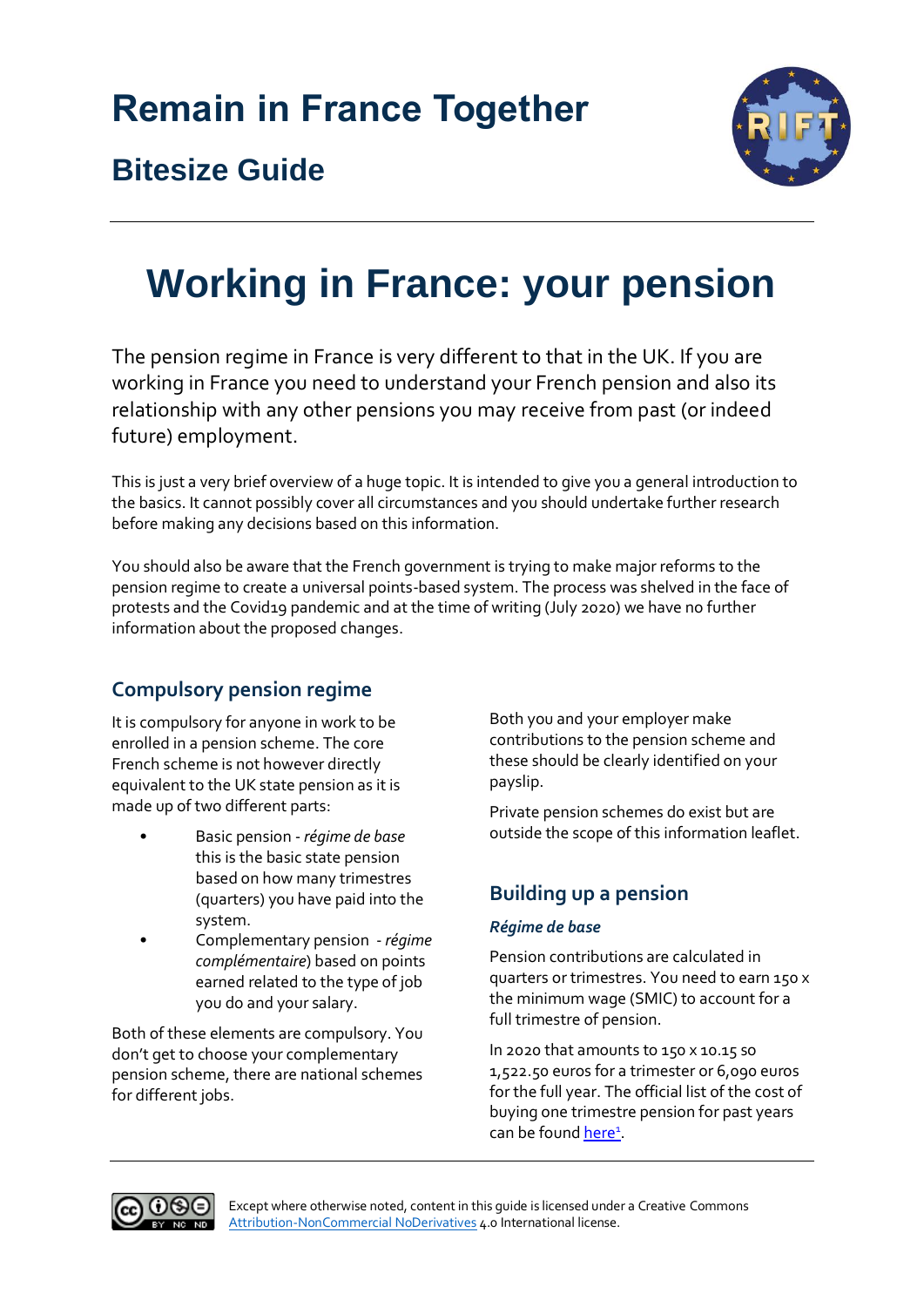## **Bitesize Guide**



Calculation of your qualifying period seems to be done routinely only once a year so (as far as we can tell) if you have earned at least 600 x SMIC during the year you will get the full four trimestres even if there have been ups and downs within that year. You can't ever earn more than four trimestres in a year.

There is a good public service animation here on **trimestres<sup>2</sup>**. How many [trimestres](https://www.youtube.com/watch?v=TcjmKnXXsp4) you need to retire on a full pension depends on the year you were born:

How many trimestres you need to retire on a full pension depends on the year you were born:

| <b>Year of birth</b> | <b>Trimestres needed</b><br>for full state<br>pension |
|----------------------|-------------------------------------------------------|
| 1953-54              | 165                                                   |
| 1955-57              | 166                                                   |
| 1958-60              | 167                                                   |
| 1961-63              | 168                                                   |
| 1964-66              | 169                                                   |
| 1967-69              | 170                                                   |
| 1970-72              | 171                                                   |
| 1973-                | 172 (43 years)                                        |

You can be credited with trimestres for periods such as unemployment, maternity, accidents at work etc. These credits count towards determining whether or not you have the full complement of trimestres for someone of your age.

## **Calculating pension**

#### *Régime de base*

A reminder again that this is a description of the current scheme which is due to change to a universal points-based scheme.

The average of your best 25 years salary whilst paying cotisations in France (capped at a maximum figure of 40,000) is used to calculate your pension. The formula used is:

Average of best 25 years x payment rate x trimesters accrued

Trimesters required for full pension

Payment rate means the percentage of your average salary used to calculate pension. The maximum is 50%. A reduction is made for every trimestre you are short of the full complement. The minimum is 37.5%.

The basic retirement pension cannot exceed 50% of the social security ceiling (€1,714 per month in 2020). This means that the maximum pension you can get through the basic state system is just over 20k whatever your salary.

## *Régime complémentaire*

For the mandatory occupational pension, your annual salary is converted into a certain number of points so the more points you have the more pension you get. This means that the pension amount is proportional to your earned income over your entire career in France not just the 25 best years as for the basic scheme.

There are a few different schemes and you are assigned to one depending on your occupation. Agirc-Arrco is the common one for private sector workers formed by a recent

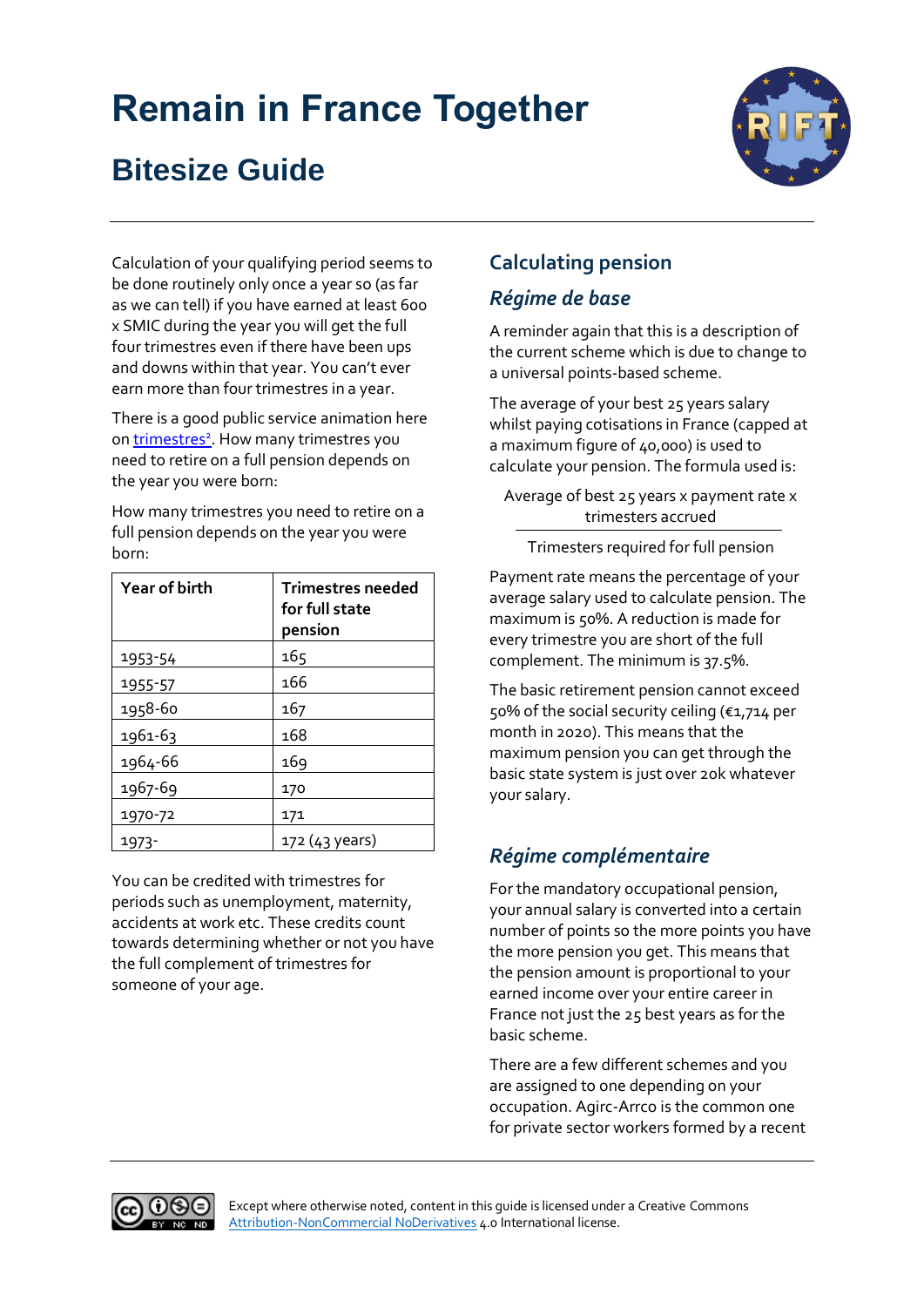## **Bitesize Guide**



merger of a large general scheme (Arrco) and one specifically for executives (Agirc).

For people on a low wage the state pension will be the main part of their retirement income but for people on higher salaries the occupational element will be greater.

To calculate the amount of your occupational pension, just multiply your number of points by the value of the point, which is determined each year.

#### **Retirement age**

The age of retirement in France is generally 62. You have to retire on the first day of a month.

You may be able to retire from age 60 if you have had a 'long career'. You will need to have achieved the required number of salaried trimestres (as opposed to credit for absences from work) including at least five trimestres worked by the end of the calendar year in which you were aged 20.

There are special conditions for early retirement (from age 55) on grounds of [disability](https://www.lassuranceretraite.fr/portail-info/sites/pub/hors-menu/annexe/salaries/age-depart-retraite/la-retraite-anticipee-des-assure.html)<sup>3</sup>.

If you don't have enough trimestres to retire on a full pension at 62 you can claim your pension which will be paid at a reduced rate with a percentage taken off for each missing trimestre.

Alternatively, you can continue working and paying into the state pension scheme until age 67. You can continue working after age 67 but you won't build up any further trimestres of pension. You will however get a percentage increase on your qualifying period for every trimestre you defer claiming your pension

(whether you are still working or not). Retirement is compulsory at age 70.

See below for more information about retiring if you have worked in more than one country.

## **Years worked elsewhere in EU**

We are often asked if it is possible to transfer your UK state pension rights to France and the answer is 'No'. The EU operates a framework of social security coordination. This is not the same as harmonisation. Each country has its own pension regime, retirement age etc. Years worked elsewhere in the EU will be taken into account in determining whether you are entitled to a pension but they will not (greatly\*) affect the amount each country pays you.

\*It may have some impact on the amount you are paid. France uses a formula where the payment rate is a minimum of 37.5% of your French average salary and a maximum of 50%. A reduction is made for each trimestre you are lacking to make up the full amount for your age bracket. Thus adding your trimestres from elsewhere into the calculation can increase the % of your French average salary used to derive your payment rate.

If you have worked in more than one EU country, you will claim your pension from the country where you last worked. This means if you are resident in France and have worked here, the French authorities will co-ordinate the arrangements for payment from all of the countries that owe you a pension including the UK.

In most countries you have to work a minimum number of years before you are entitled to a state pension. In the UK it is 10 years. France has a qualifying period of 15 years' worth of contributions in order to receive a state pension. This lack of equivalence has implications for the extent to

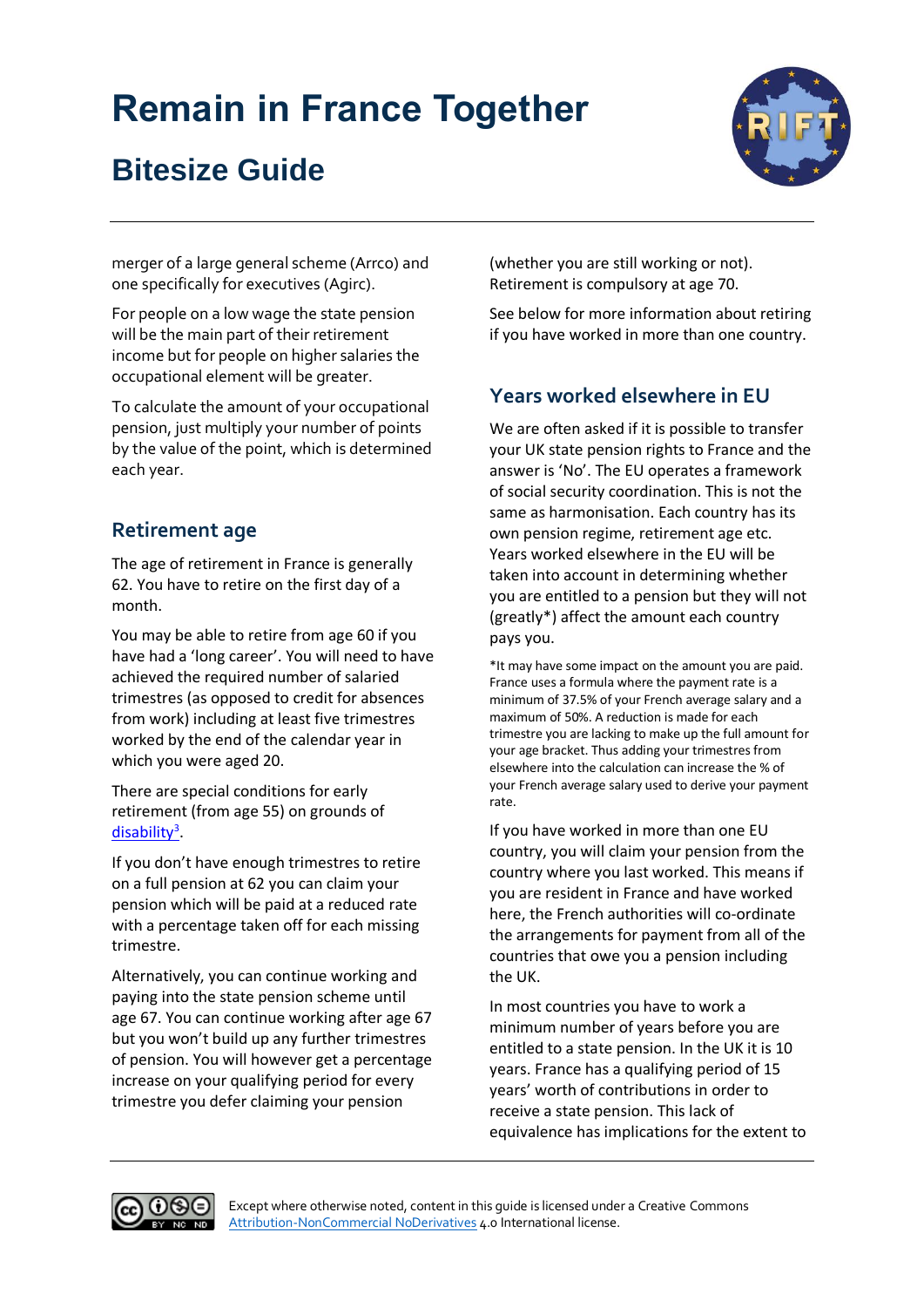## **Bitesize Guide**

which contributions paid in the UK can positively impact your French pension. For a table of EU countries and whether or not they meet the French equivalence test to see [here](https://www.legislation.cnav.fr/Pages/texte.aspx?Nom=circulaire_cnav_2012_26_14032012#annexe)<sup>4</sup>.

Years worked in any EU country will be totalled up to see if you meet the minimum e.g. if you had only worked 5 years in the UK before moving to France and working for another 35 years, the years in France will be taken into account to show that you meet the qualifying conditions and the UK will have to pay you pension for the 5 years you worked there. The UK and France will each pay your pension separately at their own rate.

Where you have worked in more than one EU country, there is quite a complicated procedure for looking at how much each country should pay you and comparing this to how much you would get if you had worked your whole EU career in that country. This comparison can help increase your pension amount in certain ways. We are not able to include any further detail here because when we say '*it's complicated*' that's because it's complicated. You can see some worked examples in the further information. Contributions from all countries are not treated equally so only those which France recognises as equivalent to its own system can have a positive impact.

To answer one frequently asked question, and avoid potential disappointment for some, it does NOT mean that your earnings are averaged out across all of your working life. Your French pension is still only based on the salary you earn in France.

Each country has its own legal retirement age and you cannot claim your pension from that country until you reach that age. In practice this means you may retire in France and claim your French state pension at 60 or 62 whilst still having to wait until you are 65 or older to receive your UK state pension. If you have worked in a number of different countries, there may be recalculation of your pension at various stages as new qualifying periods come into play. This would not normally reduce your pension from any country.

### **Can I continue to pay voluntary NI in the UK?**

You may be employed or self-employed in France and still paying voluntary NI contributions in the UK. This is allowed for in EU law Article 14 REGULATION (EC) NO [883/2004](https://eur-lex.europa.eu/legal-content/EN/TXT/HTML/?uri=CELEX:32004R0883&from=EN)<sup>5</sup>

'*However, in respect of invalidity, old age and survivors' benefits, the person concerned may join the voluntary or optional continued insurance scheme of a Member State, even if he is compulsorily subject to the legislation of another Member State, provided that he has been subject, at some stage in his career, to the legislation of the first Member State because or as a consequence of an activity as an employed or self-employed person and if such overlapping is explicitly or implicitly allowed under the legislation of the first Member State*.'

This will allow you to continue building up years towards your UK state pension (note paying voluntary NI does not offer any other benefits and cannot be used for health cover). These periods are earned in parallel. They are not 'double counted' in the sense that paying voluntary NI for a year when you are also

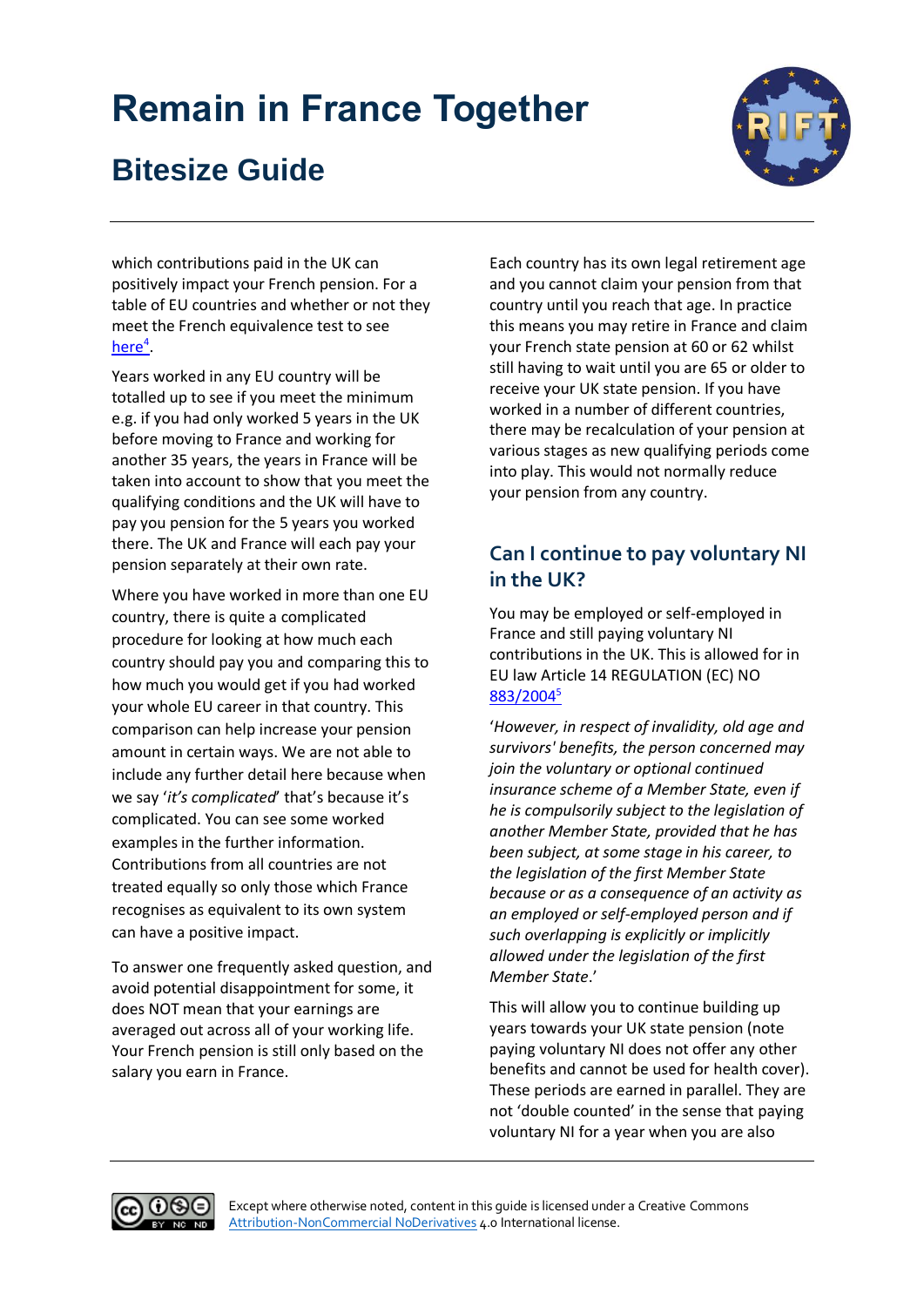## **Bitesize Guide**



working in France will count as a full year towards your UK state pension and your French contributions count towards your French pension but you can't ever accrue more than four trimestres a year towards your French pension.

### **Further information**

This is the EU guide to **State pensions abroad**<sup>6</sup>.

There is a useful guide to retirement in France (in English) on the **CLEISS site<sup>7</sup>** (Centre des liaisons européennes et internationales de sécurité sociale).

The CLEISS site also has detailed information (only available in French) about how your pension is calculated if you hav[e worked in](https://www.cleiss.fr/particuliers/preparer_votre_retraite883.html?fbclid=IwAR3BS-gBtWA1-xA4rCKp_m2CUEcKZGzOhpSuELSQ1BRyb_u8bZxDzefHTu4#:~:text=le%20revenu%20ou%20salaire%20annuel,apr%C3%A8s%20le%201er%20janvier%201948)  [France and elsewhere in the EU](https://www.cleiss.fr/particuliers/preparer_votre_retraite883.html?fbclid=IwAR3BS-gBtWA1-xA4rCKp_m2CUEcKZGzOhpSuELSQ1BRyb_u8bZxDzefHTu4#:~:text=le%20revenu%20ou%20salaire%20annuel,apr%C3%A8s%20le%201er%20janvier%201948)<sup>8</sup>.

This leaflet '*[Pension information for expats](https://www.lassuranceretraite.fr/portail-info/files/live/sites/pub/files/PDF/Gip_Expat.pdf)<sup>9</sup>'* is written from the perspective of a French person working abroad but gives a good summary of the European regulations and calculation method (in French).

This site belongs to a French bank, so is not an official government source, but gives a very detailed explanation of pension calculations with [worked examples](https://www.la-retraite-en-clair.fr/parcours-professionnel-regimes-retraite/carriere-etranger-retraite/retraite-expatries-pays-union-europeenne-pratique?fbclid=IwAR3dkgBhxut3vVYB08BU1c6EZsYxpkWuLyq1NCPXmKHN_lDlI_WCbFFvDBU) of having worked in France and elsewhere in the EU.

**Personalised information**

There is a lot of personalised support available to help you estimate your French pension and plan for retirement. Your starting point is to log on to the [official government](https://www.lassuranceretraite.fr/portail-info/home.html)  [portal](https://www.lassuranceretraite.fr/portail-info/home.html)<sup>10</sup>; you can create an account or log on using France Connect.

You can see a year by year breakdown of how many trimestres of French pension and how many points for the complémentaire you have already earned.

You can do a simulation and adjust the parameters based on projected retirement date, estimated increases or decreases in salary or periods of unemployment and adding in dates when you have contributed to the state pension scheme in another country.

For people in employment, your local [CICAS](https://www.cicas.agirc-arrco.fr/mes-outils)<sup>11</sup> (centres d'information Agirc-Arcco) offers the opportunity for a telephone or face-to-face interview with an adviser and at least once a year they run special events where you can book a short interview to review your situation (normally advertised in September for sessions in October).

As you get older, you have the right to increase levels of personalised advice and guidance about both elements of your compulsory pension. You should take the opportunity to get the information and plan ahead as you will need to request your pension at least six months before your projected retirement date.

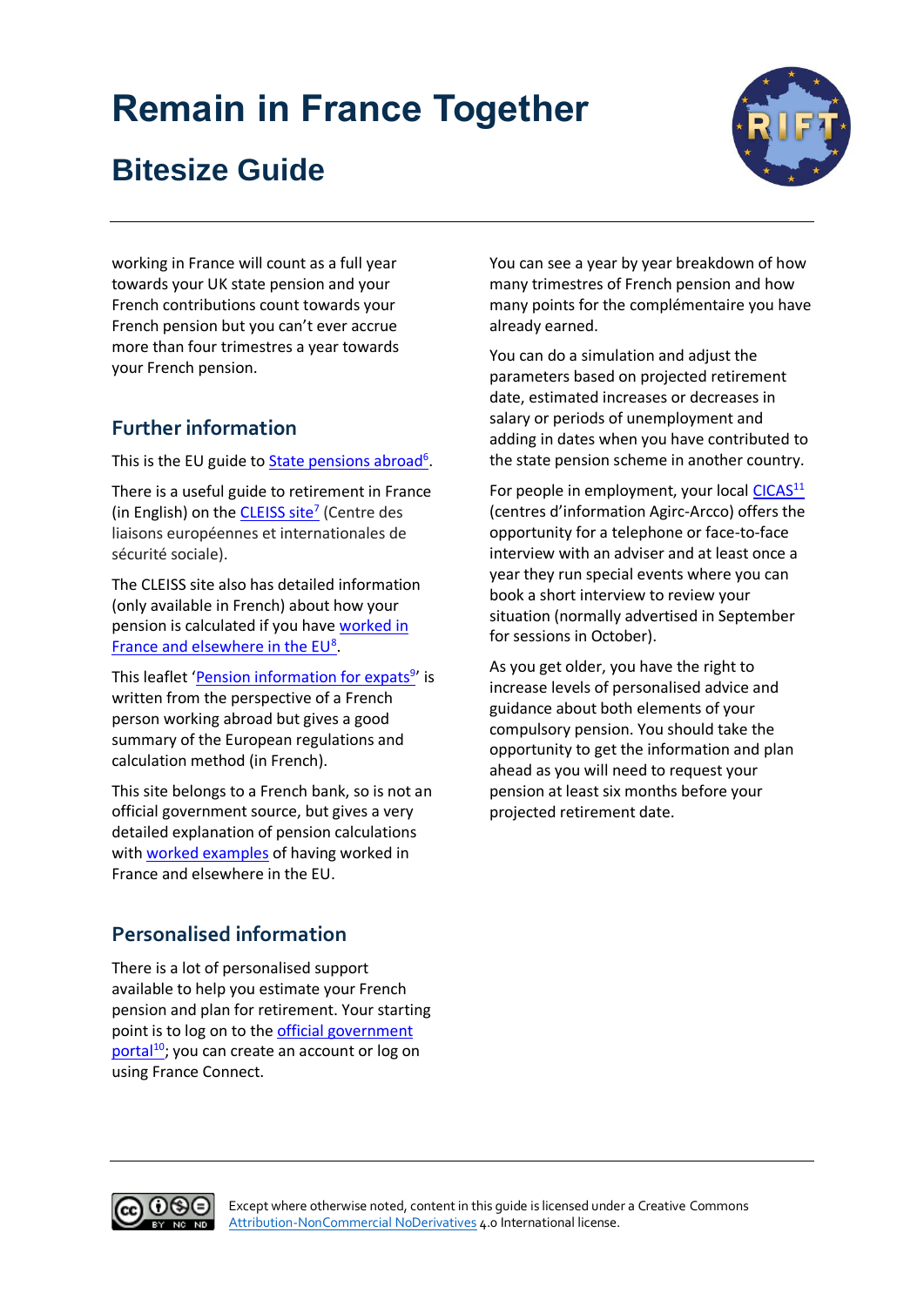## **Bitesize Guide**



#### **References**

The following links all point to official information sources:

- 1. Official list of the cost of buying one trimestre pension for past years [https://www.legislation.cnav.fr/Lists/ArticlesBareme/DispForm.aspx?ID=3479&ContentTypeId=](https://www.legislation.cnav.fr/Lists/ArticlesBareme/DispForm.aspx?ID=3479&ContentTypeId=0x01007CF8FA8574A1B64CA3888B8B205B3F58) [0x01007CF8FA8574A1B64CA3888B8B205B3F58](https://www.legislation.cnav.fr/Lists/ArticlesBareme/DispForm.aspx?ID=3479&ContentTypeId=0x01007CF8FA8574A1B64CA3888B8B205B3F58)
- 2. Public service animation explaining trimestres <https://www.youtube.com/watch?v=TcjmKnXXsp4>
- 3. Information about early retirement for disabled people [https://www.lassuranceretraite.fr/portail-info/sites/pub/hors-menu/annexe/salaries/age](https://www.lassuranceretraite.fr/portail-info/sites/pub/hors-menu/annexe/salaries/age-depart-retraite/la-retraite-anticipee-des-assure.html)[depart-retraite/la-retraite-anticipee-des-assure.html](https://www.lassuranceretraite.fr/portail-info/sites/pub/hors-menu/annexe/salaries/age-depart-retraite/la-retraite-anticipee-des-assure.html)
- 4. Table of EU countries and whether or not they meet the French equivalence test [https://www.legislation.cnav.fr/Pages/texte.aspx?Nom=circulaire\\_cnav\\_2012\\_26\\_14032012#an](https://www.legislation.cnav.fr/Pages/texte.aspx?Nom=circulaire_cnav_2012_26_14032012#annexe) [nexe](https://www.legislation.cnav.fr/Pages/texte.aspx?Nom=circulaire_cnav_2012_26_14032012#annexe)
- 5. Legal basis for paying voluntary NI contributions in the UK <https://eur-lex.europa.eu/legal-content/EN/TXT/HTML/?uri=CELEX:32004R0883&from=EN>
- 6. EU guide to State Pensions Abroad [https://europa.eu/youreurope/citizens/work/retire-abroad/state-pensions](https://europa.eu/youreurope/citizens/work/retire-abroad/state-pensions-abroad/index_en.htm)[abroad/index\\_en.htm](https://europa.eu/youreurope/citizens/work/retire-abroad/state-pensions-abroad/index_en.htm)
- 7. Guide to retirement in France (in English) [https://www.cleiss.fr/docs/regimes/regime\\_france/an\\_3.html#:~:text=who%20have%20reache](https://www.cleiss.fr/docs/regimes/regime_france/an_3.html#:~:text=who%20have%20reached%20a%20minimum,no%20required%20length%20of%20employment.) [d%20a%20minimum,no%20required%20length%20of%20employment.](https://www.cleiss.fr/docs/regimes/regime_france/an_3.html#:~:text=who%20have%20reached%20a%20minimum,no%20required%20length%20of%20employment.)
- 8. Information about how your pension is calculated if you have worked in France and elsewhere in the EU [https://www.cleiss.fr/particuliers/preparer\\_votre\\_retraite883.html?fbclid=IwAR3BS-gBtWA1](https://www.cleiss.fr/particuliers/preparer_votre_retraite883.html?fbclid=IwAR3BS-gBtWA1-xA4rCKp_m2CUEcKZGzOhpSuELSQ1BRyb_u8bZxDzefHTu4#:~:text=le%20revenu%20ou%20salaire%20annuel,apr%C3%A8s%20le%201er%20janvier%201948) [xA4rCKp\\_m2CUEcKZGzOhpSuELSQ1BRyb\\_u8bZxDzefHTu4#:~:text=le%20revenu%20ou%20salair](https://www.cleiss.fr/particuliers/preparer_votre_retraite883.html?fbclid=IwAR3BS-gBtWA1-xA4rCKp_m2CUEcKZGzOhpSuELSQ1BRyb_u8bZxDzefHTu4#:~:text=le%20revenu%20ou%20salaire%20annuel,apr%C3%A8s%20le%201er%20janvier%201948) [e%20annuel,apr%C3%A8s%20le%201er%20janvier%201948](https://www.cleiss.fr/particuliers/preparer_votre_retraite883.html?fbclid=IwAR3BS-gBtWA1-xA4rCKp_m2CUEcKZGzOhpSuELSQ1BRyb_u8bZxDzefHTu4#:~:text=le%20revenu%20ou%20salaire%20annuel,apr%C3%A8s%20le%201er%20janvier%201948)
- 9. Pension information for expats from the perspective of a French person working abroad [https://www.lassuranceretraite.fr/portail-info/files/live/sites/pub/files/PDF/Gip\\_Expat.pdf](https://www.lassuranceretraite.fr/portail-info/files/live/sites/pub/files/PDF/Gip_Expat.pdf)
- 10. French state pension portal <https://www.lassuranceretraite.fr/portail-info/home.html>
- 11. CICAS (centres d'information Agirc-Arcco) find out more about your supplementary pension <https://www.cicas.agirc-arrco.fr/mes-outils>